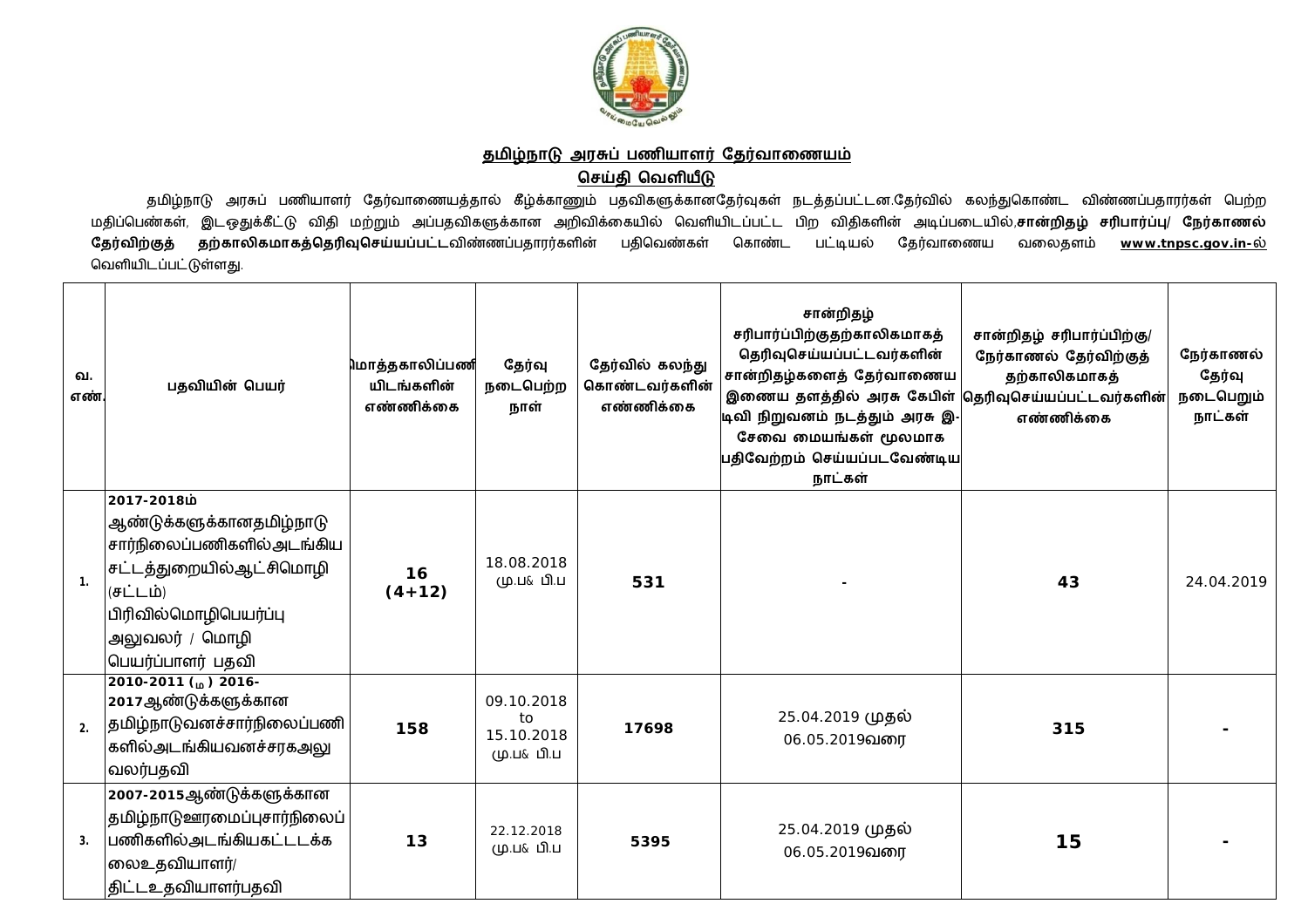| 4. | $2015 - 2016$ ( $\omega$ ) 2017-<br> 2018ஆம்ஆண்டுக்களுக்கானத<br>மிழ்நாடுசார்நிலைப்பணிகளில்<br>அடங்கியகூட்டுறவுசங்கங்களி<br>ன்இளநிலைகூட்டுறவுஆய்வா<br>ளர்பதவி | 30 | 27.01.2019(ழ.<br>ц       | 105109 | 25.04.2019 முதல்<br>06.05.2019வரை        | 67 |  |
|----|--------------------------------------------------------------------------------------------------------------------------------------------------------------|----|--------------------------|--------|------------------------------------------|----|--|
| 5. | 2016-2017ம்<br> ஆண்டுக்களுக்கானதமிழ்நாடுஅ <br> பைச்சகபணிகளுக்குதொழில்<br>(D)<br>$ $ வணிகத்துறைக்கானவிலைமதி $ $<br> ப்பீட்டுஉதவியாளர்பதவி                     |    | 02.03.2019<br>மு.ப& பி.ப | 15     | 25.04.2019 <b>முதல்</b><br>02305.2019வரை | 9  |  |

 **இரா.த}, இ.ஆ.ப.,** தேர்வுக் கட்டுப்பாட்டு அலுவலர்